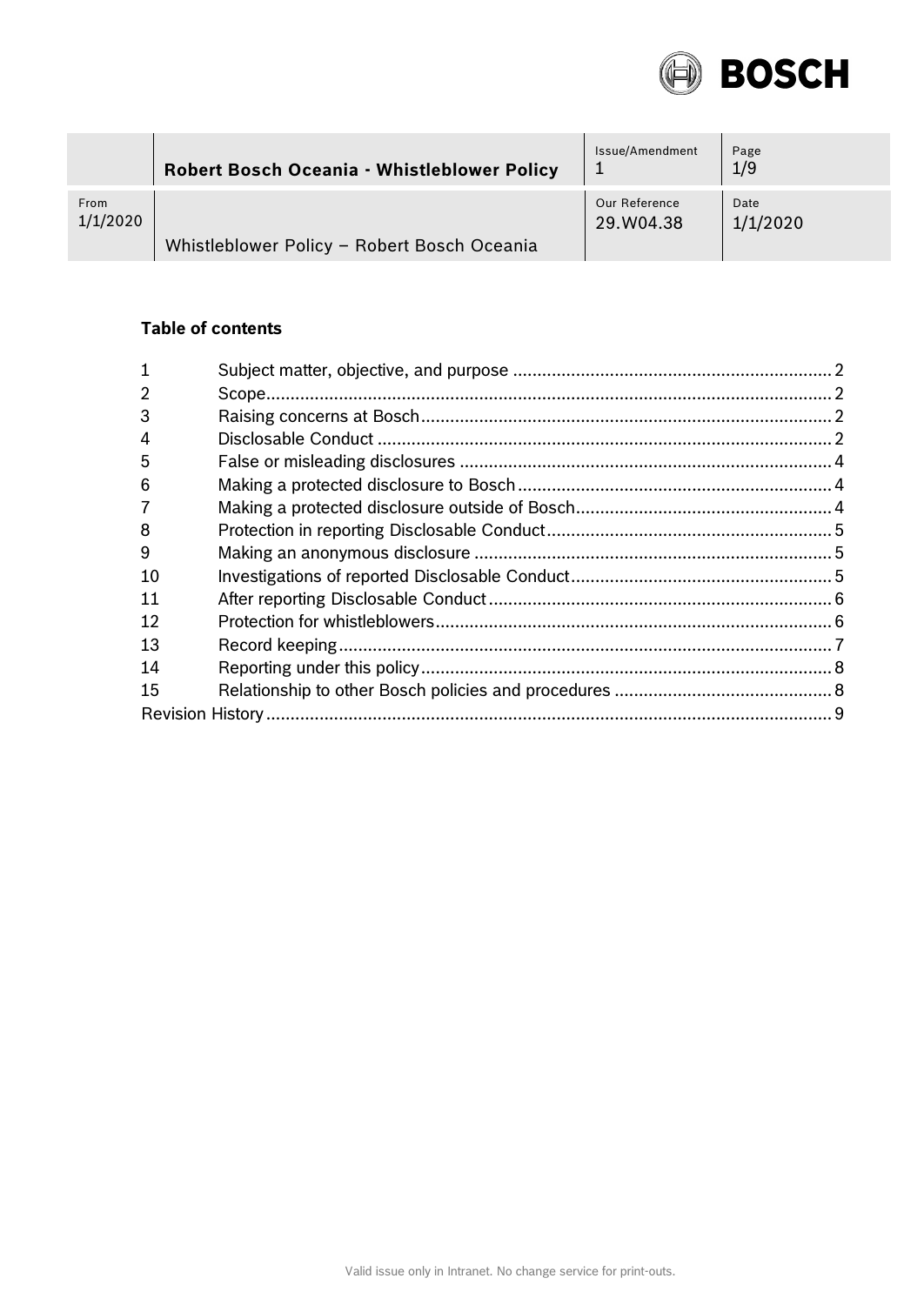

|          | <b>Robert Bosch Oceania - Whistleblower Policy</b> | Issue/Amendment | Page<br>2/9 |
|----------|----------------------------------------------------|-----------------|-------------|
| From     | Whistleblower Policy - Robert Bosch Oceania        | Our Reference   | Date        |
| 1/1/2020 |                                                    | 29.W04.38       | 1/1/2020    |

### <span id="page-1-0"></span>**1 Subject matter, objective, and purpose**

The purpose of this policy is to encourage reporting of suspected unethical, illegal, fraudulent or undesirable conduct and to deter such conduct. In addition, it aims to promote Bosch's values of 'openness and trust' and 'reliability, credibility, legality'.

The policy sets out measures to ensure individuals who disclose conduct covered by the policy can do so safely, confidentially and with support and protection.

### <span id="page-1-1"></span>**2 Scope**

This policy shall apply to the following proprietary Bosch organisations in Australia:

Robert Bosch (Australia) Pty Ltd

Bosch Automotive Service Solutions Pty Ltd

Bosch Rexroth Pty Ltd

Bosch Security Systems Pty Ltd

SIA Abrasives (Australia) Pty Ltd

Any reference to Bosch throughout this policy relates to the above proprietary entities.

Within those organisations this policy applies to:

- any company officer or employee of Bosch (including current and former employees , irrespective of tenure);
- suppliers of services or goods to Bosch (including current and former contractors consultants, service providers and business partners);
- an associate of Bosch; or
- a relative dependant or spouse of the above.

#### <span id="page-1-2"></span>**3 Raising concerns at Bosch**

Bosch is committed to a supportive and compliant workplace. We encourage you to raise concerns about conduct at Bosch or relating to Bosch.

Bosch provides a Compliance Hotline to report issues which is supported by this policy

#### <span id="page-1-3"></span>**4 Disclosable Conduct**

A report can be made under this policy if you have reasonable grounds to suspect that a person has engaged in conduct that includes: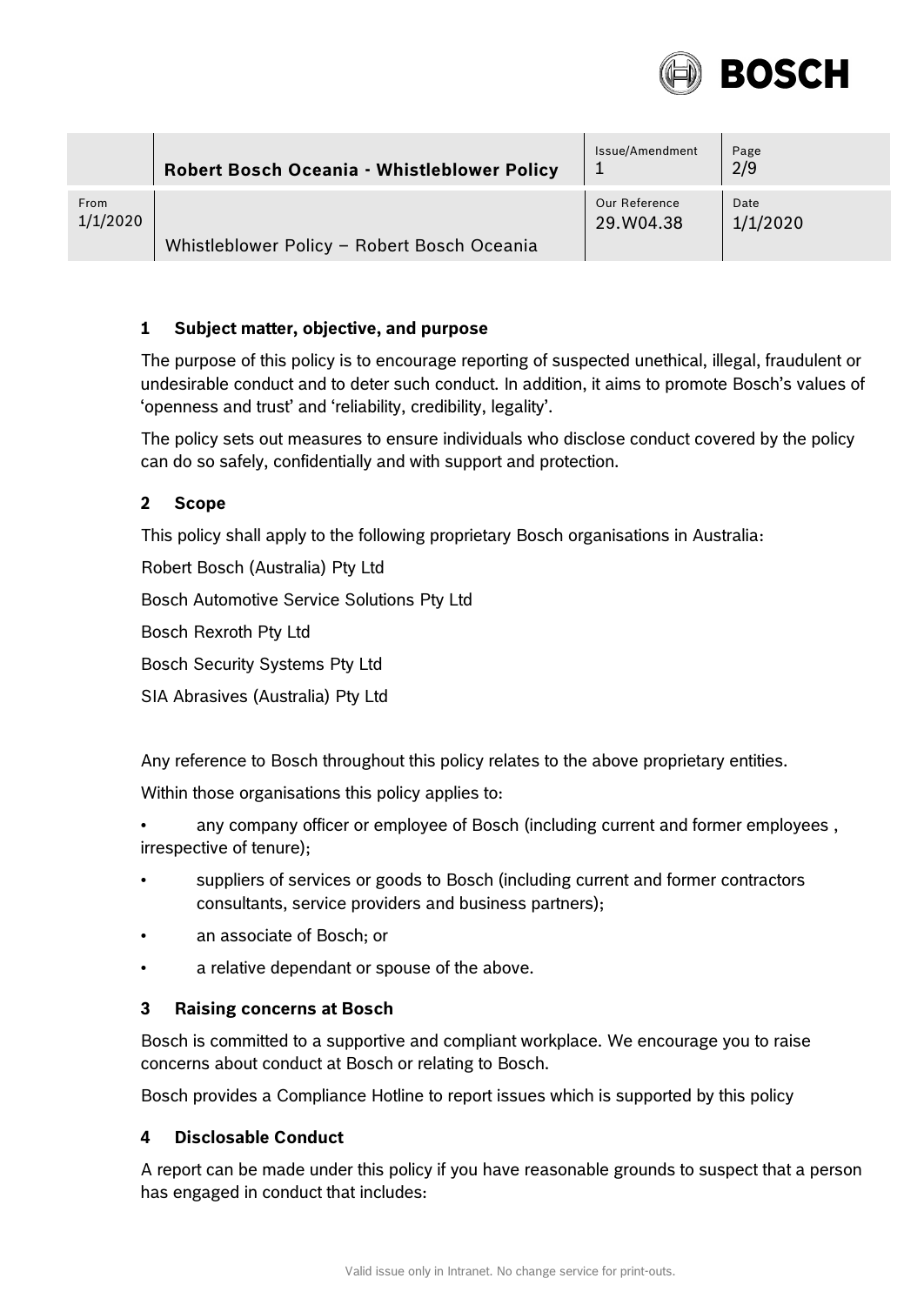

|          | <b>Robert Bosch Oceania - Whistleblower Policy</b> | Issue/Amendment | Page<br>3/9 |
|----------|----------------------------------------------------|-----------------|-------------|
| From     | Whistleblower Policy - Robert Bosch Oceania        | Our Reference   | Date        |
| 1/1/2020 |                                                    | 29.W04.38       | 1/1/2020    |

- $\bullet$  illegal conduct e.g. theft, dealing in or use of drugs, threatened or actual violence, harassment, criminal damage to property;
- fraud, money laundering, bribery, misappropriation of funds or activity set out in Bosch's Code of Business Conduct and other compliance policies and procedures;
- misconduct such as negligence, breach of trust or breach of duty including altering company records, financial irregularities and questionable accounting practices;
- failure to comply with, or breach of, legal or regulatory requirements;
- activities that may be damaging to Bosch, a Bosch employee or third party e.g. unsafe work practices, cause risks to health, safety or the environment;
- unauthorised use of Bosch confidential information;
- conduct causing financial or non-financial detriment to Bosch;
- other misconduct or improper state of affairs.

#### (**Disclosable Conduct**)

Reports relating to conduct that is **not** Disclosable Conduct **are not protected by this policy or under the Corporations Act.**

Protection is generally **not available** under this policy if you report solely personal work-related grievances e.g. decisions relating to a transfer or promotion, decisions relating to the terms and conditions of your employment or disciplinary action etc.

However, there are some limited circumstances when personal work related grievances may be covered by this policy and include:

- it concerns detriment to you because you have or may be considering making a disclosure;
- the disclosure is made to a legal practitioner for the purposes of obtaining legal advice or legal representation in relation to the operation of the law about whistleblowers.

Under the law, a grievance is not a 'personal work related grievance' if it:

- has significant implications for an entity regulated under the law (e.g. Bosch) that do not relate to you;
- concerns conduct, or alleged conduct, in contravention of specified corporate and financial services laws, or is an offence punishable by 12 months or more imprisonment under any other Commonwealth laws;
- concerns conduct that represents a danger to the public or financial system;
- concerns conduct prescribed by the regulations.

Bosch encourages all employees to report any work related grievances not covered by this policy to their supervisor or HR representative.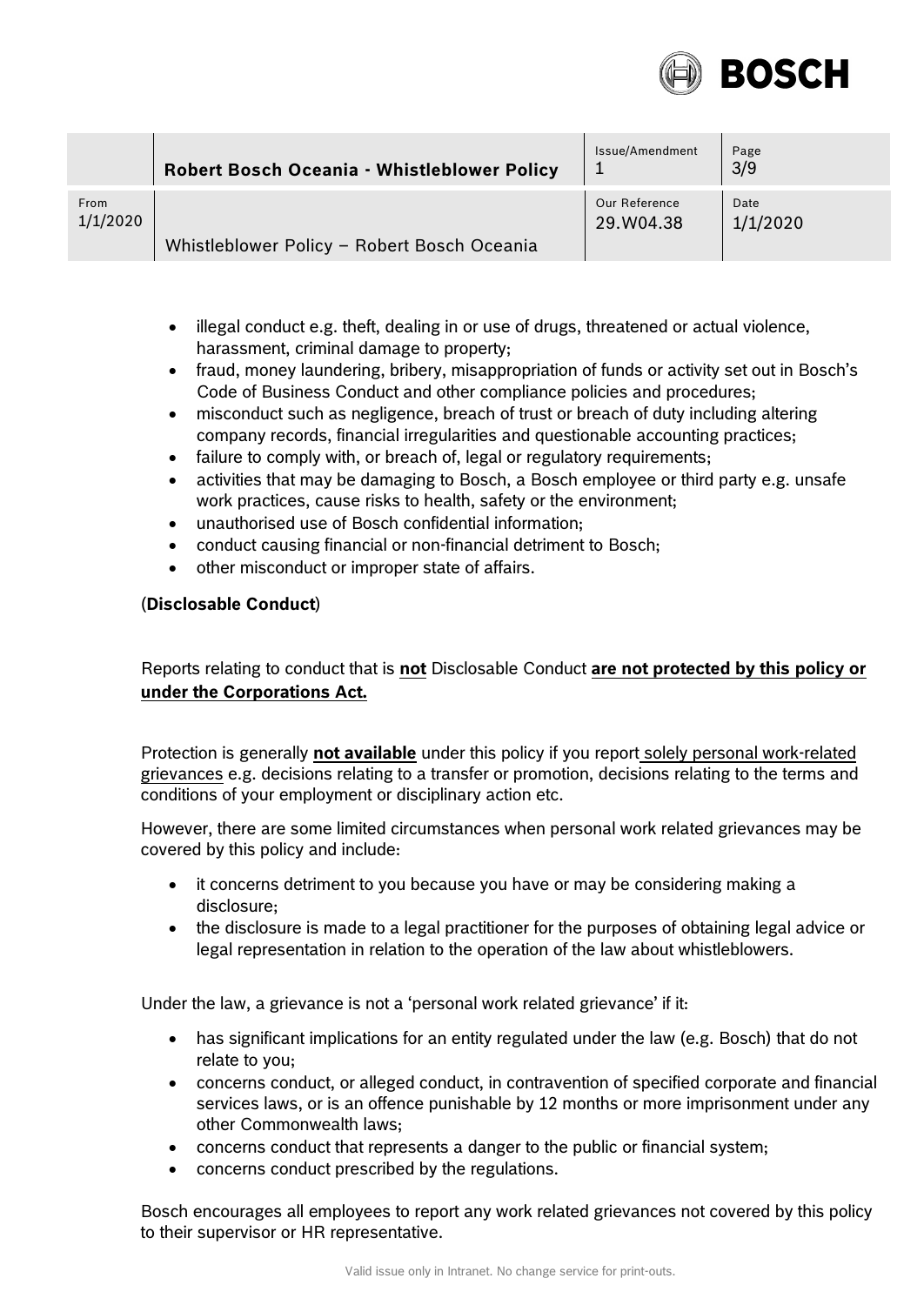

|          | <b>Robert Bosch Oceania - Whistleblower Policy</b> | Issue/Amendment<br>л. | Page<br>4/9 |
|----------|----------------------------------------------------|-----------------------|-------------|
| From     | Whistleblower Policy - Robert Bosch Oceania        | Our Reference         | Date        |
| 1/1/2020 |                                                    | 29.W04.38             | 1/1/2020    |

### <span id="page-3-0"></span>**5 False or misleading disclosures**

When reporting Disclosable Conduct, you must have reasonable grounds to believe the information being disclosed is true. You must not make a report that you know is false or misleading.

If on investigation, the information you believed to be true, turns out to be incorrect, you will not be penalised.

If it is found that you knowingly disclosed false or misleading information, this may result in disciplinary action and/or legal consequences.

# <span id="page-3-1"></span>**6 Making a protected disclosure to Bosch**

Disclosable Conduct must be reported to any of the following people within Bosch or through the Bosch Compliance Hotline in order for you to receive protection under this policy:

- RBAU/P Regional President
- GS/FC-AU Vice President Finance and Controlling
- C-LSR/AU Legal Counsel
- C/CMR-AU Regional Compliance Officer
- C/AUP2-AU Protection and Security Officer Australia

The Bosch Compliance Hotline can be located at: [https://www.bkms](https://www.bkms-system.net/bkwebanon/report/clientInfo?cin=18RB2&language=eng)[system.net/bkwebanon/report/clientInfo?cin=18RB2&language=eng](https://www.bkms-system.net/bkwebanon/report/clientInfo?cin=18RB2&language=eng) 

A disclosure may be made at any time including outside of business hours.

# <span id="page-3-2"></span>**7 Making a protected disclosure outside of Bosch**

If you do not wish to report Disclosable Conduct to any of the above listed people in Bosch or via the Bosch Compliance Hotline, you can make a report to the following external entities to receive protection:

- ASIC Australian Securities and Investments Commission
- ATO Australian Tax Office
	- APRA Australian Prudential Regulation Authority

Disclosable Conduct reported to a legal practitioner for the purposes of seeking legal advice or representation about whistleblowers provisions in the Corporations Act is protected.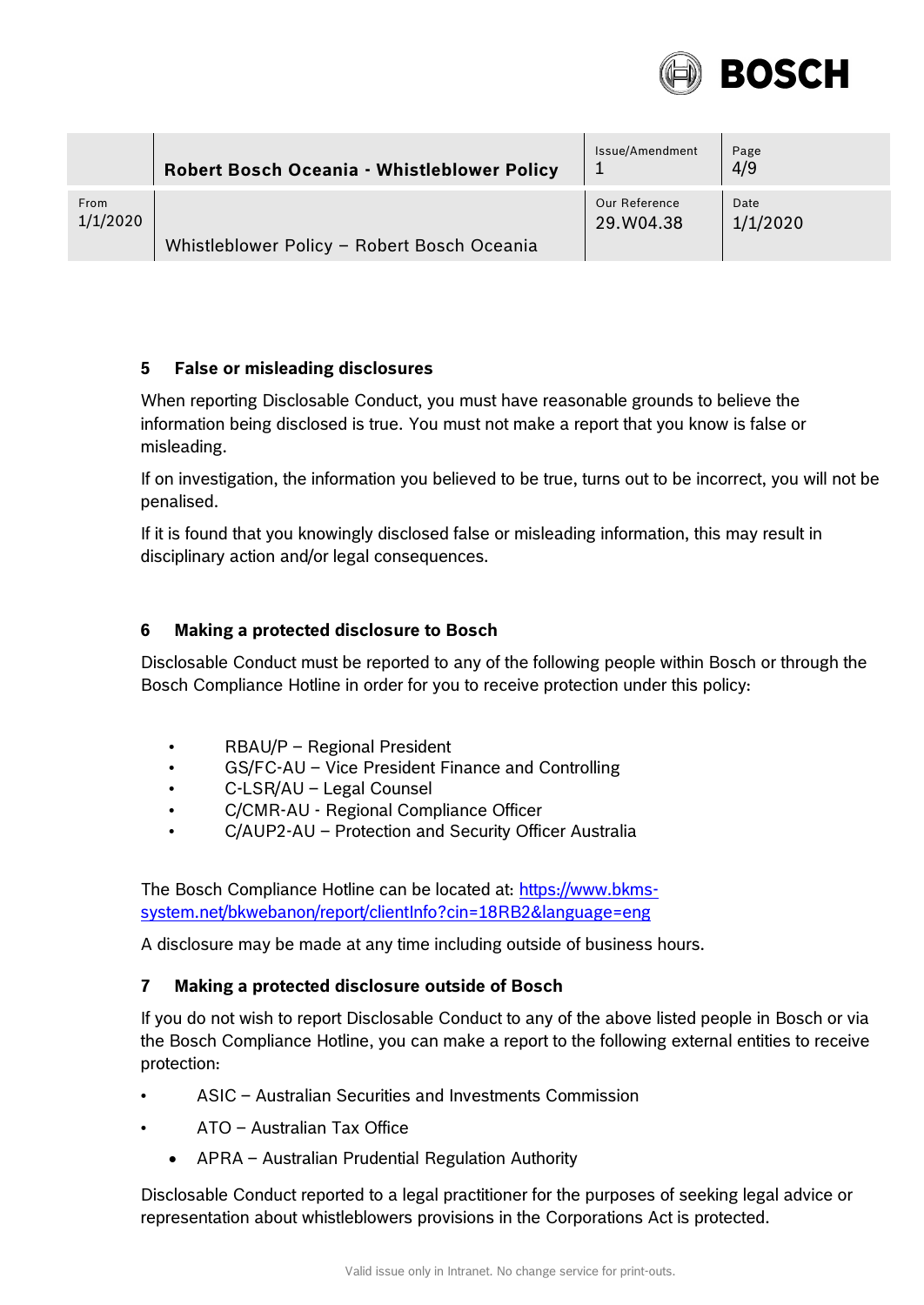

|          | Robert Bosch Oceania - Whistleblower Policy | Issue/Amendment | Page<br>5/9 |
|----------|---------------------------------------------|-----------------|-------------|
| From     | Whistleblower Policy - Robert Bosch Oceania | Our Reference   | Date        |
| 1/1/2020 |                                             | 29.W04.38       | 1/1/2020    |

You may also report Disclosable Conduct that relates to "emergency" and "public interest" situations to journalists and members of the Commonwealth, state or territory parliaments. Please contact C/LSR-AU if you would like more information about these situations.

# <span id="page-4-0"></span>**8 Protection in reporting Disclosable Conduct**

If you report Disclosable Conduct, you are protected by law in the following ways:

- you will not be subject to civil, criminal or administrative liability;
- no contractual or other remedy can be enforced against you because of the disclosure;
- in some circumstances (e.g. if the Disclosable Conduct has been reported to a regulator), the information disclosed is not admissible in evidence against you in criminal proceedings or in proceedings to impose a penalty, other than if the proceedings relate to false information being disclosed; and
- there is compensation and remedies available to you if you suffer loss, damage or injury because of a disclosure.

#### <span id="page-4-1"></span>**9 Making an anonymous disclosure**

You may report Disclosable Conduct anonymously if you do not want to reveal your identity. The Bosch Compliance Hotline allows for anonymity through use of a username and password.

Providing your name when reporting possible Disclosable Conduct will assist Bosch in conducting its investigations, however you are not required to do so.

If you do not provide your name, Bosch will investigate the Disclosable Conduct to the best of its ability, and as far as possible, in the same way as if you had provided these details. However, if insufficient details are provided in your reporting, Bosch may not be able to thoroughly investigate the matter.

Any information received from you in reporting Disclosable Conduct will be held and treated with the strictest of confidence. Your identity will be protected as set out below.

#### <span id="page-4-2"></span>**10 Investigations of reported Disclosable Conduct**

Any report of Disclosable Conduct made to Bosch will be treated seriously and dealt with objectively.

Bosch does not guarantee that the reporting of Disclosable Conduct will be formally investigated. Each report will be assessed and considered by Bosch and a decision made on its merit. If sufficient information is not reported, Bosch may determine an investigation is not possible.

Any reports made to Bosch will be dealt with in a timely manner. Investigations will generally be managed and overseen by the RBAU Compliance Officer. However, others listed under section 6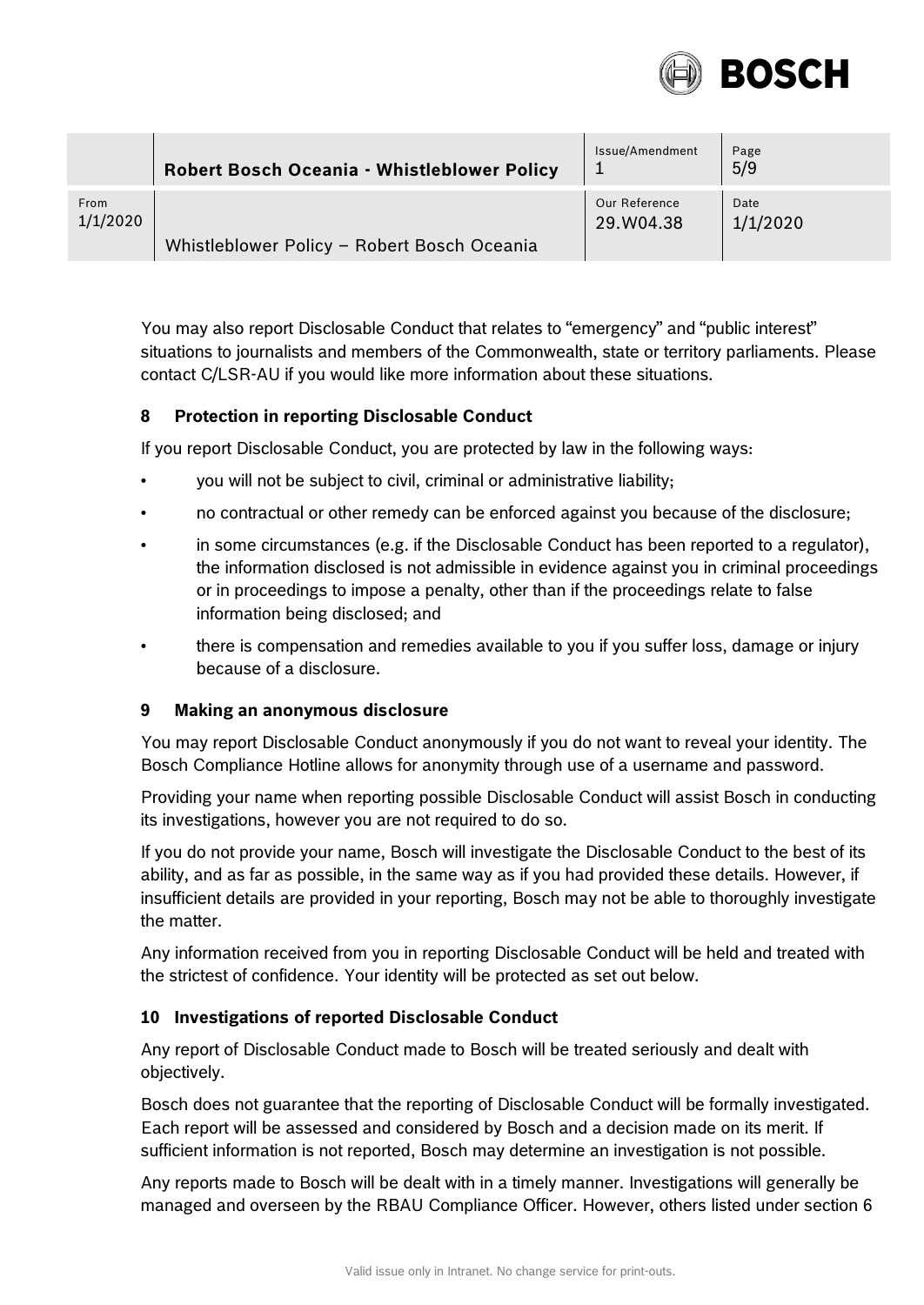

|          | Robert Bosch Oceania - Whistleblower Policy | Issue/Amendment | Page<br>6/9 |
|----------|---------------------------------------------|-----------------|-------------|
| From     | Whistleblower Policy - Robert Bosch Oceania | Our Reference   | Date        |
| 1/1/2020 |                                             | 29.W04.38       | 1/1/2020    |

within Bosch may be asked to assist where necessary to ensure the report of Disclosable Conduct is dealt with efficiently and fairly.

Bosch employees and contractors are required to fully cooperate with any investigations of Disclosable Conduct.

Any person who is the subject of a disclosure will be informed of the nature of the allegation at an appropriate point in time, and in circumstances where it will not compromise the effectiveness of an investigation and application of natural justice.

Where Bosch engage a third party organisation to support an investigation, this will be done subject to a documented contract that will oblige the third party to adhere to the Bosch code of conduct and internal investigation protocols.

# <span id="page-5-0"></span>**11 After reporting Disclosable Conduct**

When a report of Disclosable Conduct is made to Bosch and an investigation occurs, the results of the investigation will be recorded in writing and reported to the Bosch Regional Compliance Officer or the Regional Compliance Officer proxy. This written report will be the property of Bosch. At no time will the written report be provided to you as the discloser making the report of Disclosable Conduct or to anyone subject to an investigation.

Whilst you will not receive a copy of the written report, you will generally be advised of the outcome of the investigation unless it is inappropriate for Bosch to share the information.

If the investigations uncovers a breach of law, Bosch's Code of Business Conduct or other Bosch policies and procedures, appropriate disciplinary action may be taken which could include termination or suspension of employment or engagement of the person/s involved in the Disclosable Conduct.

# <span id="page-5-1"></span>**12 Protection for whistleblowers**

Bosch encourages you to report Disclosable Conduct and is committed to protecting and respecting your rights under this policy.

Bosch will protect you under this policy by safeguarding your identity as a whilstleblower and protecting you from detriment in reporting Disclosable Conduct.

In reporting any Disclosable Conduct, Bosch will only disclose your identity if:

- you provide consent to Bosch to do this;
- the disclosure is allowed or required by law;
- it is necessary for an investigation (all reasonable steps will be taken to prevent someone from working out your identity).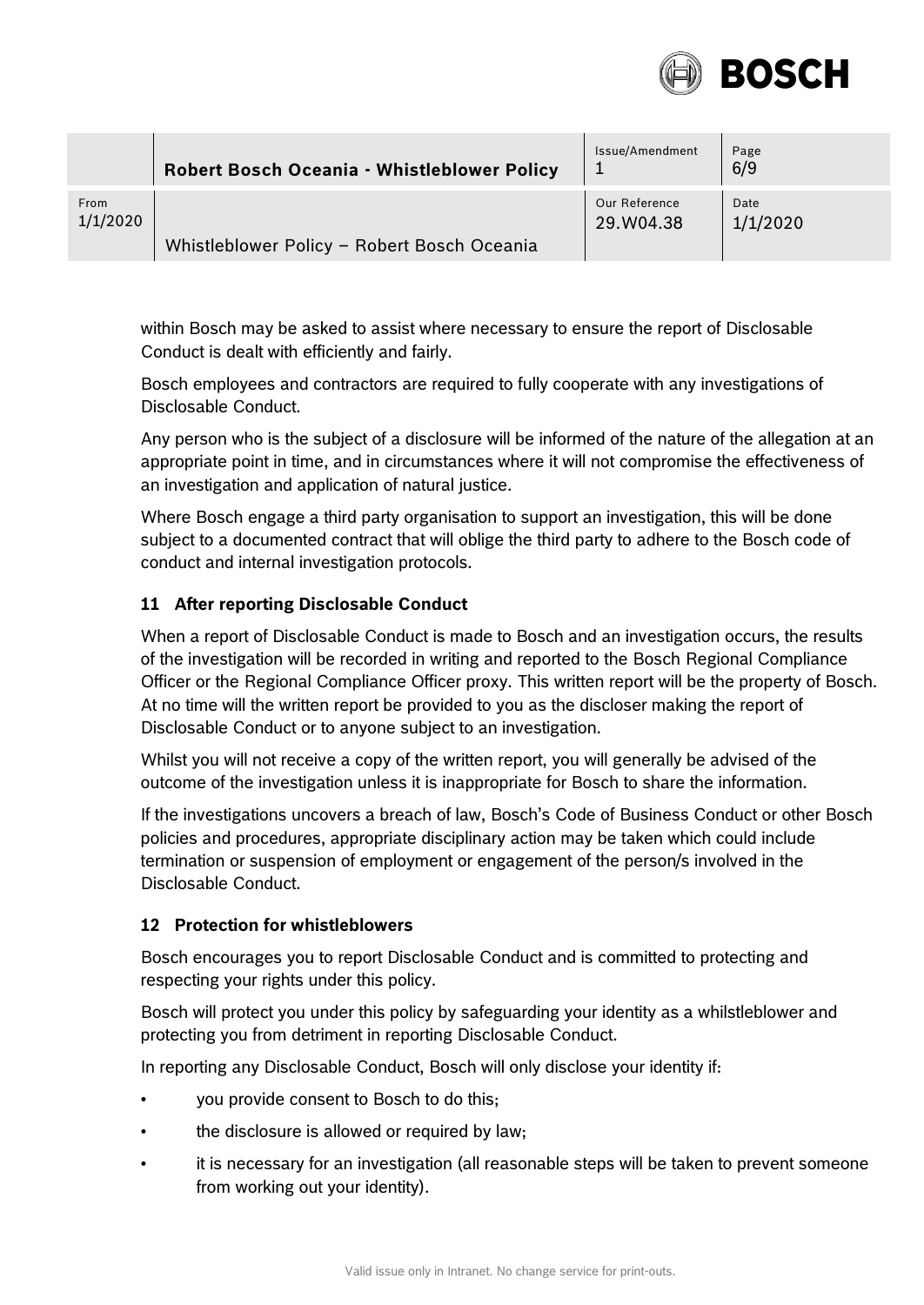

|          | <b>Robert Bosch Oceania - Whistleblower Policy</b> | Issue/Amendment | Page<br>7/9 |
|----------|----------------------------------------------------|-----------------|-------------|
| From     | Whistleblower Policy - Robert Bosch Oceania        | Our Reference   | Date        |
| 1/1/2020 |                                                    | 29.W04.38       | 1/1/2020    |

Bosch will not allow or support any detrimental conduct towards you if you report Disclosable Conduct, or detrimental conduct towards any of your colleagues, family or employer, if you are a contractor.

Detrimental conduct includes the following action or threat of this action:

- discrimination, harassment, intimidation or retaliations; or
- damage to reputation; or
- demotion or dismissal.

If you are, have been or may be subject to any detrimental conduct, you should report this immediately to the Bosch Regional Compliance Officer. Bosch may refer a person who has been involved in detrimental conduct to law enforcement authorities for investigation.

Any person involved in detrimental conduct may be subject to disciplinary action which may include termination of employment or engagement and may constitute a criminal offence punishable by imprisonment.

Bosch may offer you further protection at its discretion and subject to the particular circumstances and information available:

- 1. relocating you or the employee/s who are alleged to be involved in Disclosable Conduct or detrimental conduct;
- 2. offering you leave of absence or working remotely (if appropriate) whilst the matter is being investigated;
- 3. rectifying any detriment you have suffered where possible and appropriate.

Bosch encourages you to access the Employee Assistance Program (EAP), which can be contacted on:

#### **Converge International**

1300 687 327 (Australia) 0800 666 367 (New Zealand) +613 8620 5300 (International) [eap@convergeintl.com.au](mailto:eap@convergeintl.com.au)

# <span id="page-6-0"></span>**13 Record keeping**

All information including documents, records, reports etc. that relate to the investigation of reported Disclosable Conduct will be treated as confidential, stored and retained in a secure and appropriate location.

This information can only be accessed by RBAU Compliance Officer, the RBAU Compliance Officer Proxy and the Bosch Global Compliance function.

It is accessed by these people to assist Bosch to determine an appropriate response to the report and for the purposes of investigating the matter efficiently.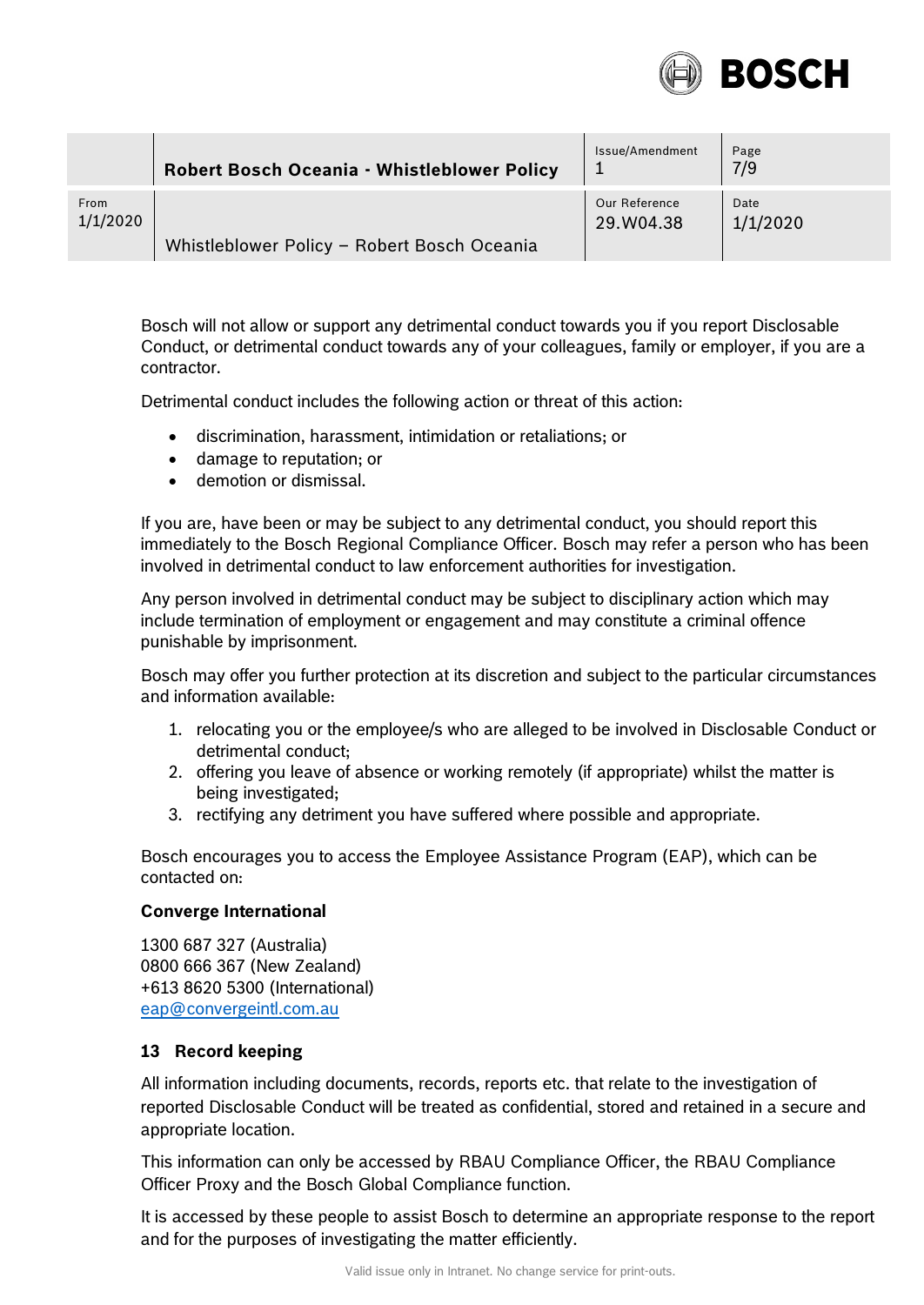

|          | <b>Robert Bosch Oceania - Whistleblower Policy</b> | Issue/Amendment | Page<br>8/9 |
|----------|----------------------------------------------------|-----------------|-------------|
| From     | Whistleblower Policy - Robert Bosch Oceania        | Our Reference   | Date        |
| 1/1/2020 |                                                    | 29.W04.38       | 1/1/2020    |

# <span id="page-7-0"></span>**14 Reporting under this policy**

On a monthly basis, the Bosch Global Compliance function will be provided with a summary of Disclosable Conduct reported under this policy. This summary will not identify you or other people who have made disclosures.

The summary will include information such as the types of issues raised, number of reports, dates etc.

This Whistleblower policy will be reviewed every two years and must address the effectiveness of the policy. In particular, the review must consider the fairness of investigations carried out, consequences for disclosers and compliance with the policy.

The review and any proposed changes to the policy must be approved by the Bosch Regional Compliance Officer and the RBAU Regional President.

### <span id="page-7-1"></span>**15 Relationship to other Bosch policies and procedures**

This policy should be read and used in conjunction with the following Bosch policies and procedures:

- 1. Bosch Code of Business Conduct;
- 2. Oceania Code of Conduct;
- 3. Bosch Compliance App;
- 4. Compliance Training web based and face to face;
- 5. Compliance Dialogue: FAQ.

# **16 Stakeholder Approval**

| Electronic Approval: WorkON RBGA - RBGA-3499103 |                         |  |  |  |
|-------------------------------------------------|-------------------------|--|--|--|
| Stakeholder<br>RBAU/P                           | Stakeholder<br>C/CMR-AU |  |  |  |
| Gavin Smith                                     | Mike Hagan              |  |  |  |
| Date:<br>13/1/2020                              | Date:<br>13/1/2020      |  |  |  |
| Signature:<br>G. Smith                          | Signature:<br>M. Hagan  |  |  |  |